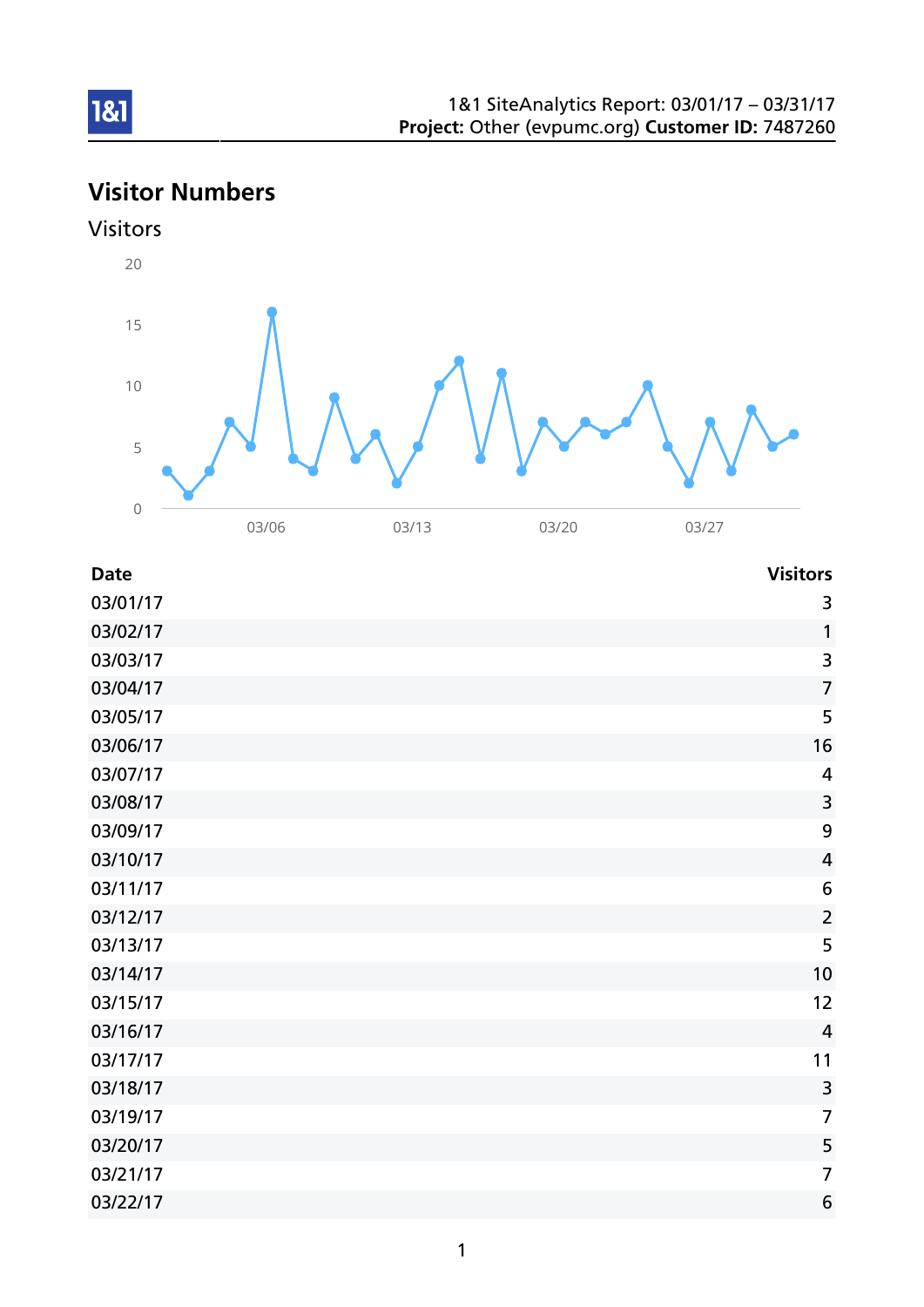| 1&1 SiteAnalytics Report: 03/01/17 - 03/31/17    |
|--------------------------------------------------|
| Project: Other (evpumc.org) Customer ID: 7487260 |

| <b>Date</b>  | <b>Visitors</b> |
|--------------|-----------------|
| 03/23/17     | $\overline{7}$  |
| 03/24/17     | 10              |
| 03/25/17     | 5               |
| 03/26/17     | $\overline{2}$  |
| 03/27/17     | $\overline{7}$  |
| 03/28/17     | 3               |
| 03/29/17     | 8               |
| 03/30/17     | 5               |
| 03/31/17     | $6\phantom{1}6$ |
| <b>Total</b> | 186             |

## Sessions



| <b>Date</b> | <b>Sessions</b> |
|-------------|-----------------|
| 03/01/17    | 3               |
| 03/02/17    | 1               |
| 03/03/17    | 3               |
| 03/04/17    | $\overline{7}$  |
| 03/05/17    | 5               |
| 03/06/17    | 16              |
| 03/07/17    | 4               |
| 03/08/17    | 3               |
| 03/09/17    | 9               |
| 03/10/17    | 4               |
| 03/11/17    | 6               |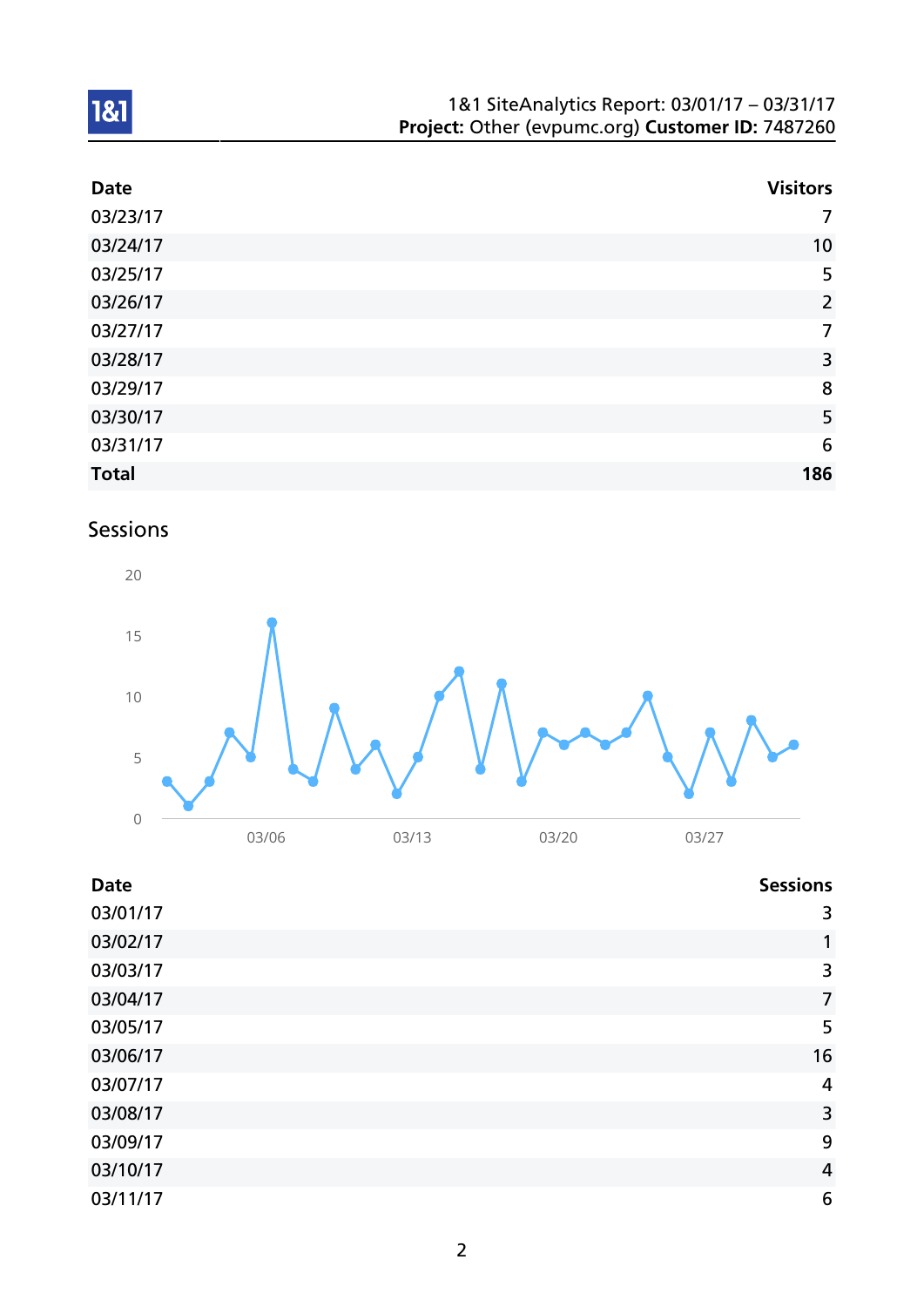| 1&1 SiteAnalytics Report: 03/01/17 - 03/31/17    |
|--------------------------------------------------|
| Project: Other (evpumc.org) Customer ID: 7487260 |

| <b>Date</b>  | <b>Sessions</b> |
|--------------|-----------------|
| 03/12/17     | $\overline{2}$  |
| 03/13/17     | 5               |
| 03/14/17     | 10              |
| 03/15/17     | 12              |
| 03/16/17     | $\overline{4}$  |
| 03/17/17     | 11              |
| 03/18/17     | $\overline{3}$  |
| 03/19/17     | $\overline{7}$  |
| 03/20/17     | 6               |
| 03/21/17     | $\overline{7}$  |
| 03/22/17     | $6\phantom{1}6$ |
| 03/23/17     | $\overline{7}$  |
| 03/24/17     | 10              |
| 03/25/17     | 5               |
| 03/26/17     | $\overline{2}$  |
| 03/27/17     | $\overline{7}$  |
| 03/28/17     | 3               |
| 03/29/17     | 8               |
| 03/30/17     | 5               |
| 03/31/17     | 6               |
| <b>Total</b> | 187             |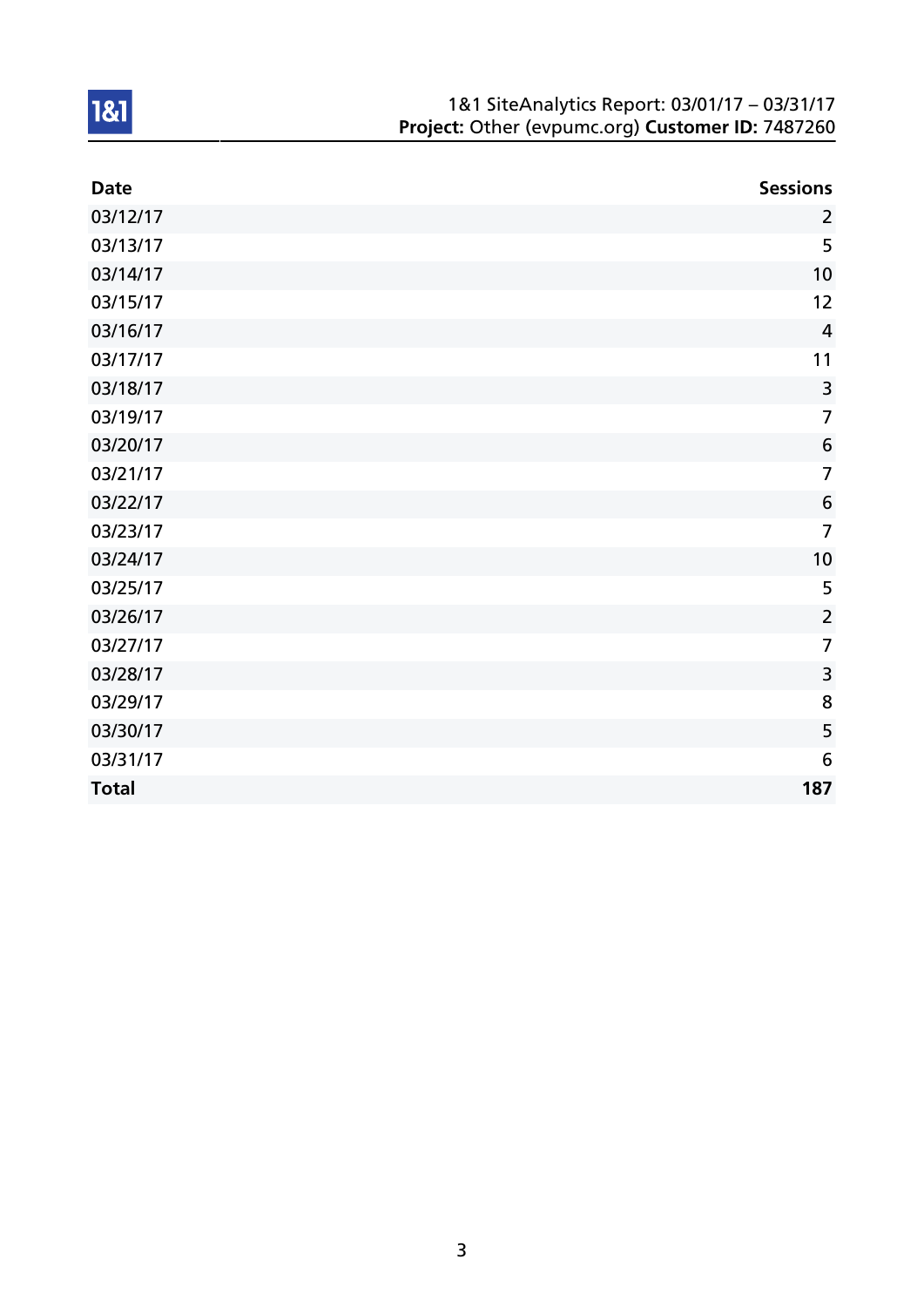

## Search Engine Robots

181



| <b>Search Engine Robots</b> | <b>Sessions</b> | Percentage |
|-----------------------------|-----------------|------------|
| bingbot/2.0                 | 474             | 44.76%     |
| YandexBot/3.0               | 93              | 8.78%      |
| spbot/5.0.3                 | 92              | 8.69%      |
| Baiduspider/2.0             | 47              | 4.44%      |
| Googlebot/2.1               | 45              | 4.25%      |
| AhrefsBot/5.2               | 43              | 4.06%      |
| Yahoo! Slurp                | 37              | 3.49%      |
| Wotbox/2.01                 | 27              | 2.55%      |
| Googlebot-Mobile            | 24              | 2.27%      |
| <b>Contacts Crawler</b>     | 23              | 2.17%      |
| MegaIndex.ru/2.0            | 23              | 2.17%      |
| vebidoobot                  | 23              | 2.17%      |
| <b>SEOkicks-Robot</b>       | 16              | 1.51%      |
| msnbot-media/1.1            | 12              | 1.13%      |
| Dataprovider                | 11              | 1.04%      |
| WikiDo/1.1                  | 11              | 1.04%      |
| MJ12bot/v1.4.7              | 10              | 0.94%      |
| ips-agent                   | 10              | 0.94%      |
| MJ12bot/v1.4.8              | 8               | 0.76%      |
| SeznamBot/3.2               | 8               | 0.76%      |
| Exabot/3.0                  | 7               | 0.66%      |
| Sogou web spider/4.0        | 4               | 0.38%      |
| Uptimebot/1.0               | 3               | 0.28%      |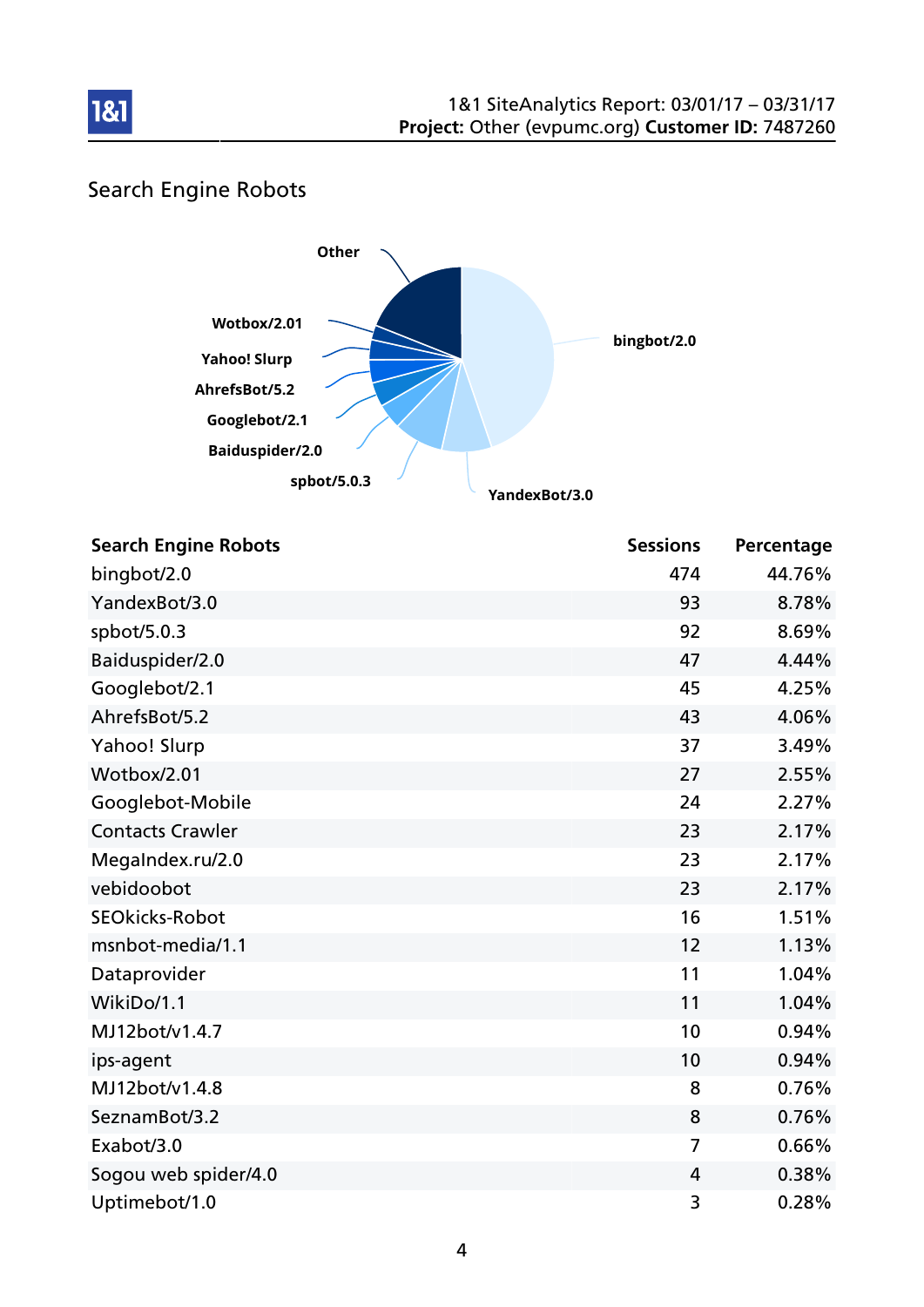| <b>Search Engine Robots</b> | <b>Sessions</b> | Percentage |
|-----------------------------|-----------------|------------|
| SurveyBot/2.3               | $\overline{2}$  | 0.19%      |
| CCBot/2.0                   |                 | 0.09%      |
| Cliqzbot/1.0                |                 | 0.09%      |
| DowntimeDetector/1.0        |                 | 0.09%      |
| DuckDuckGo-Favicons-Bot/1.0 |                 | 0.09%      |
| Mnogosearch-3.1.21          |                 | 0.09%      |
| YandexMobileBot/3.0         |                 | 0.09%      |
| <b>Total</b>                | 1,059           | 100.00%    |

## Page Analysis

1&1

## Most Frequently Visited Pages



| <b>Pages</b>       | <b>Sessions</b> | Percentage |
|--------------------|-----------------|------------|
| /Default.htm       | 196             | 41.61%     |
| /Sermons.htm       | 26              | 5.52%      |
| /Elim.htm          | 25              | 5.31%      |
| /NewsLetterIdx.htm | 25              | 5.31%      |
| /Announce.htm      | 24              | 5.10%      |
| /St Johns.htm      | 15              | 3.18%      |
| /Believe.htm       | 14              | 2.97%      |
| /Calendar.htm      | 14              | 2.97%      |
| /M-Statement.htm   | 14              | 2.97%      |
| <b>Morship.htm</b> | 14              | 2.97%      |
| /web_links.htm     | 13              | 2.76%      |
| /Stats.htm         | 12              | 2.55%      |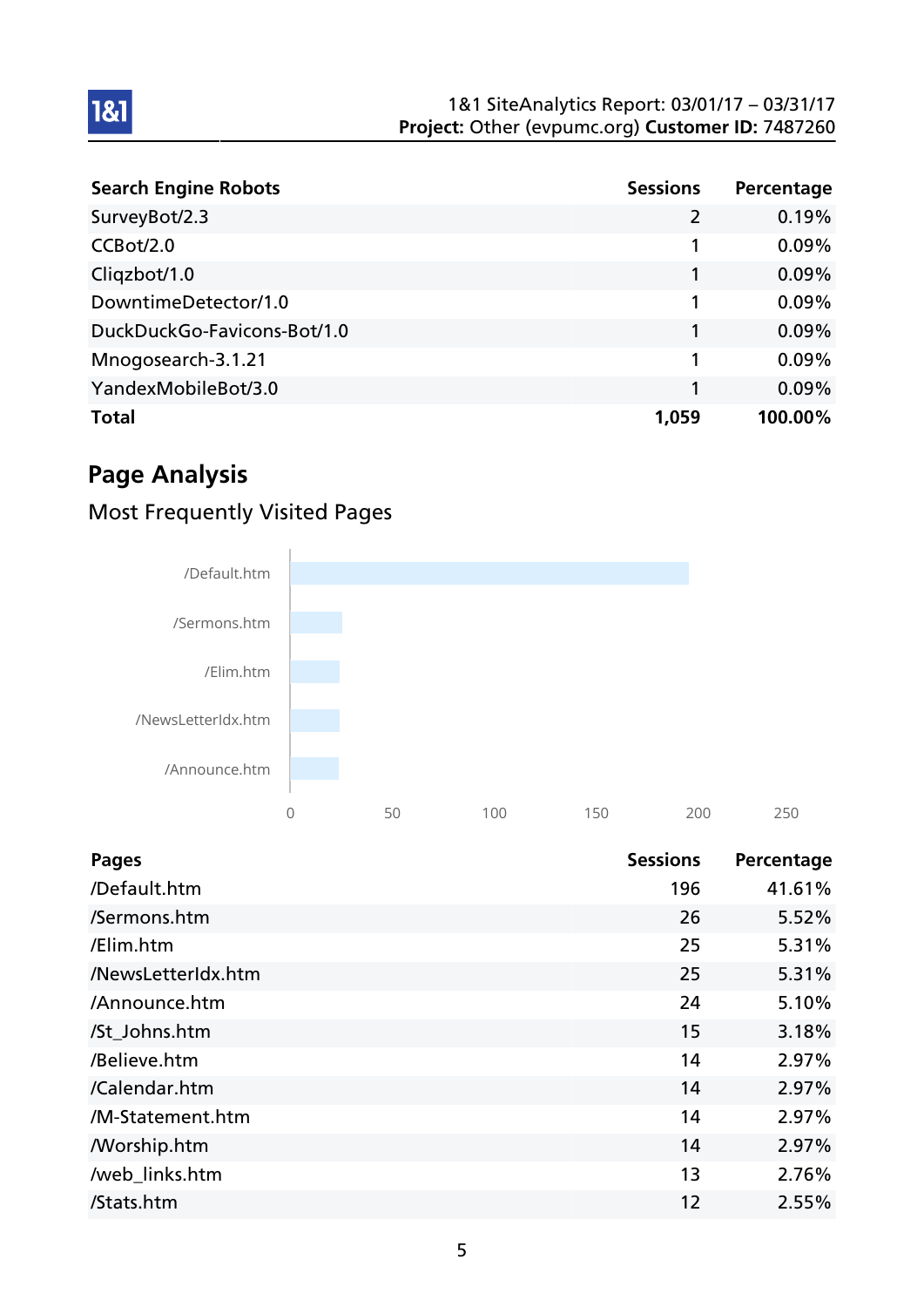| <b>Pages</b>             | <b>Sessions</b> | Percentage |
|--------------------------|-----------------|------------|
| /Elim-HISTORY.htm        | 9               | 1.91%      |
| /Elim_M-Statement.htm    | 9               | 1.91%      |
| /St_Johns-HISTORY.htm    | 9               | 1.91%      |
| /CalendarOld.htm         | 8               | 1.70%      |
| /StJohns_M-Statement.htm | 8               | 1.70%      |
| /missions.htm            | 8               | 1.70%      |
| /valley_views1113.htm    | 8               | 1.70%      |
| /valley_views0813.htm    | 6               | 1.27%      |
| /valley_views0913.htm    | 6               | 1.27%      |
| /valley_views1013.htm    | 6               | 1.27%      |
| /Announce102608.htm      | 1               | 0.21%      |
| /Bulletins-old.htm       | 1               | 0.21%      |
| <b>Total</b>             | 471             | 100.00%    |

## Keywords



| <b>Keywords</b>                   | <b>Sessions</b> |
|-----------------------------------|-----------------|
| Umc sermon Romans 5:1-11          |                 |
| elsmsport united methodist church |                 |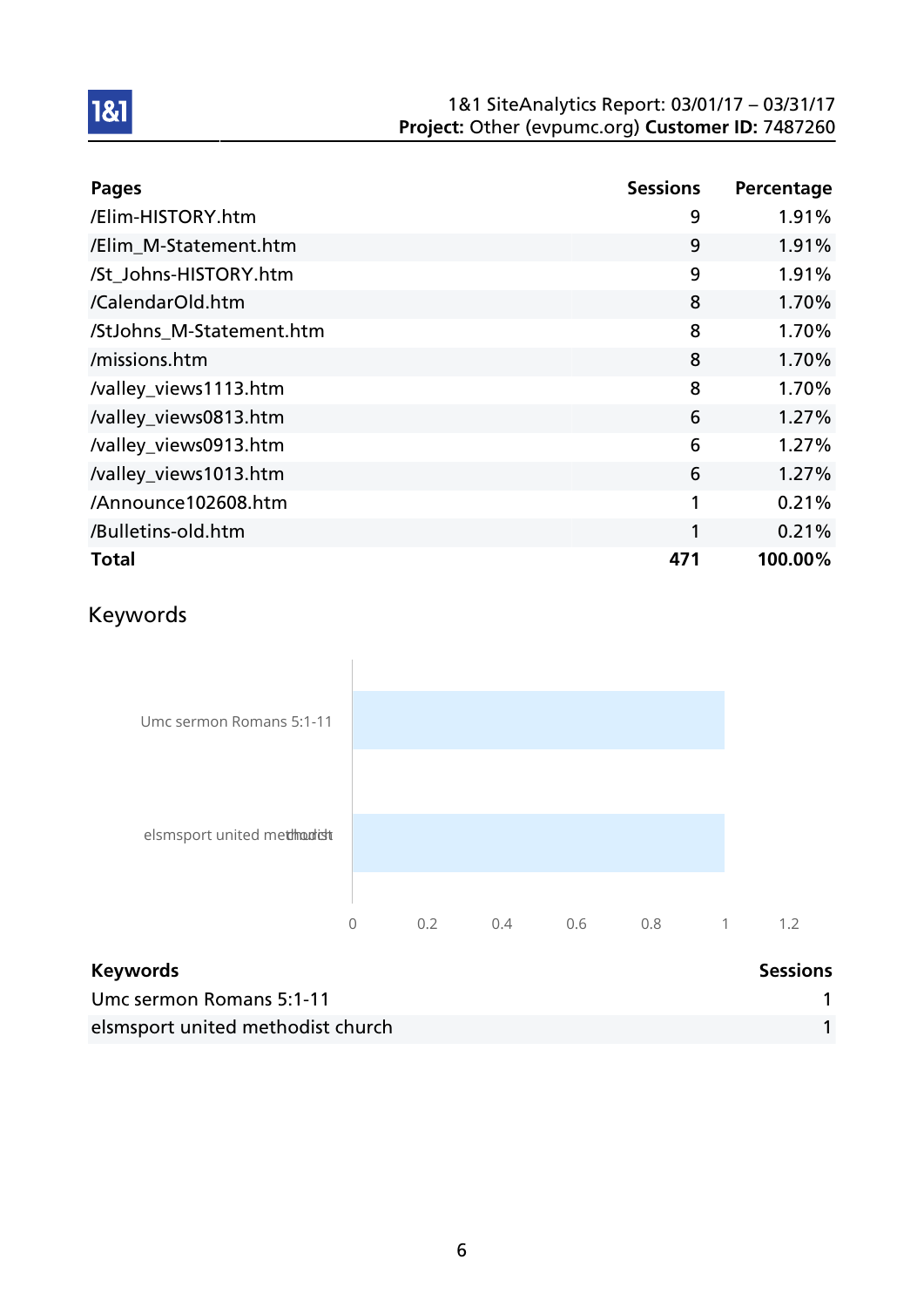

## Referring Pages



| <b>Pages</b>                                                                                                                                                                                                                              | <b>Sessions</b> |
|-------------------------------------------------------------------------------------------------------------------------------------------------------------------------------------------------------------------------------------------|-----------------|
| https://www.google.com/                                                                                                                                                                                                                   | 15              |
| http://burger-imperia.com/                                                                                                                                                                                                                | 7               |
| http://pizza-tycoon.com/                                                                                                                                                                                                                  | 4               |
| http://w3data.co/profile.php                                                                                                                                                                                                              | 4               |
| http://www.google.com/                                                                                                                                                                                                                    | 4               |
| http://yandex.ru/clck/jsredir                                                                                                                                                                                                             | 3               |
| http://www.baidu.com/s                                                                                                                                                                                                                    | $\overline{2}$  |
| http://m.baidu.com/s                                                                                                                                                                                                                      |                 |
| http://r.search.yahoo.com/_ylt=A0LEV17qL8tYHioAlYpx.9w4;_ylu=X3o<br>DMTE0bGhyaDE4BGNvbG8DYmYxBHBvcwMxBHZ0aWQDVUkyRkJUM<br>18xBHNlYwNzcg--/RV=2/RE=1489739883/RO=10/RU=http://evpumc.org<br>/Elim.htm/RK=0/RS=L51cZjorTAcHO9tKsKBTMFZ76ZA- |                 |
| http://webpromotion.ae/s.php                                                                                                                                                                                                              |                 |
| http://www.bing.com/search                                                                                                                                                                                                                |                 |
| http://www.google.com/search                                                                                                                                                                                                              |                 |
| http://www.gzstjh.com/index.php/wareshow/taojuhui/1/cn/444302,645<br>19/64519.html                                                                                                                                                        | 1               |
| http://www.msn.com/en-us/music/search                                                                                                                                                                                                     |                 |
| http://www.timer4web.com/domain/evpumc.org                                                                                                                                                                                                |                 |
| https://google.com                                                                                                                                                                                                                        |                 |
| https://www.bing.com/                                                                                                                                                                                                                     |                 |
| https://www.google.co.uk/                                                                                                                                                                                                                 |                 |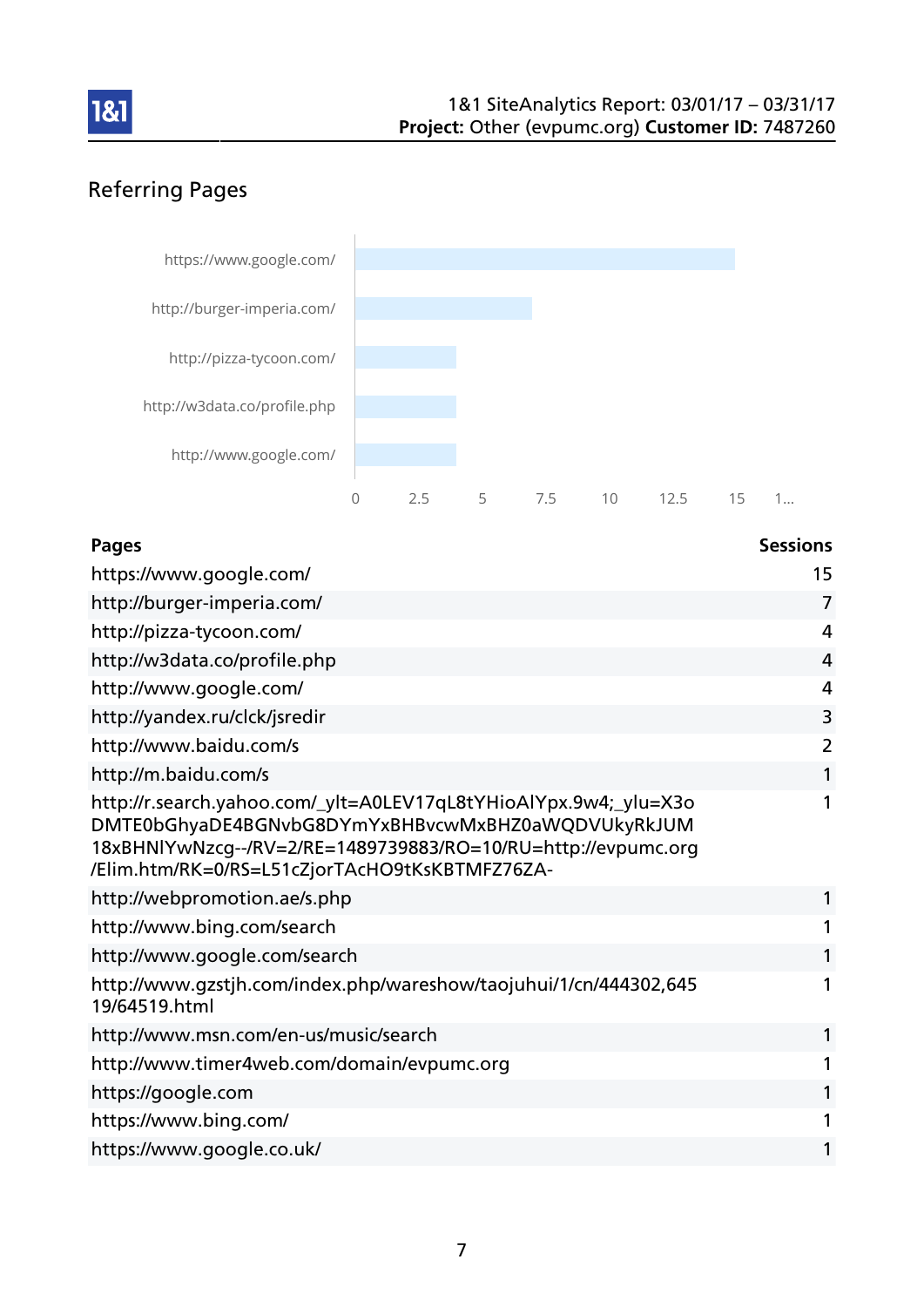

## Browsers & Systems

Browsers

1&1



**Firefox**

| <b>Browsers</b>                | <b>Sessions</b> | Percentage |
|--------------------------------|-----------------|------------|
| Chrome                         | 63              | 33.69%     |
| Firefox                        | 47              | 25.13%     |
| IE                             | 28              | 14.97%     |
| Safari mobile                  | 8               | 4.28%      |
| <b>Chrome Mobile</b>           | 7               | 3.74%      |
| Microsoft Edge                 | 5               | 2.67%      |
| Safari                         | $\overline{4}$  | 2.14%      |
| Java                           | $\overline{2}$  | 1.07%      |
| Opera Mini                     | $\overline{2}$  | 1.07%      |
| <b>AOL Explorer</b>            | 1               | 0.53%      |
| Android browser                | 1               | 0.53%      |
| Lynx                           | 1               | 0.53%      |
| Mozilla                        | 1               | 0.53%      |
| <b>Openwave Mobile Browser</b> | 1               | 0.53%      |
| Opera                          | 1               | 0.53%      |
| Python-requests                | 1               | 0.53%      |
| Could not be identified        | 14              | 7.49%      |
| <b>Total</b>                   | 187             | 100.00%    |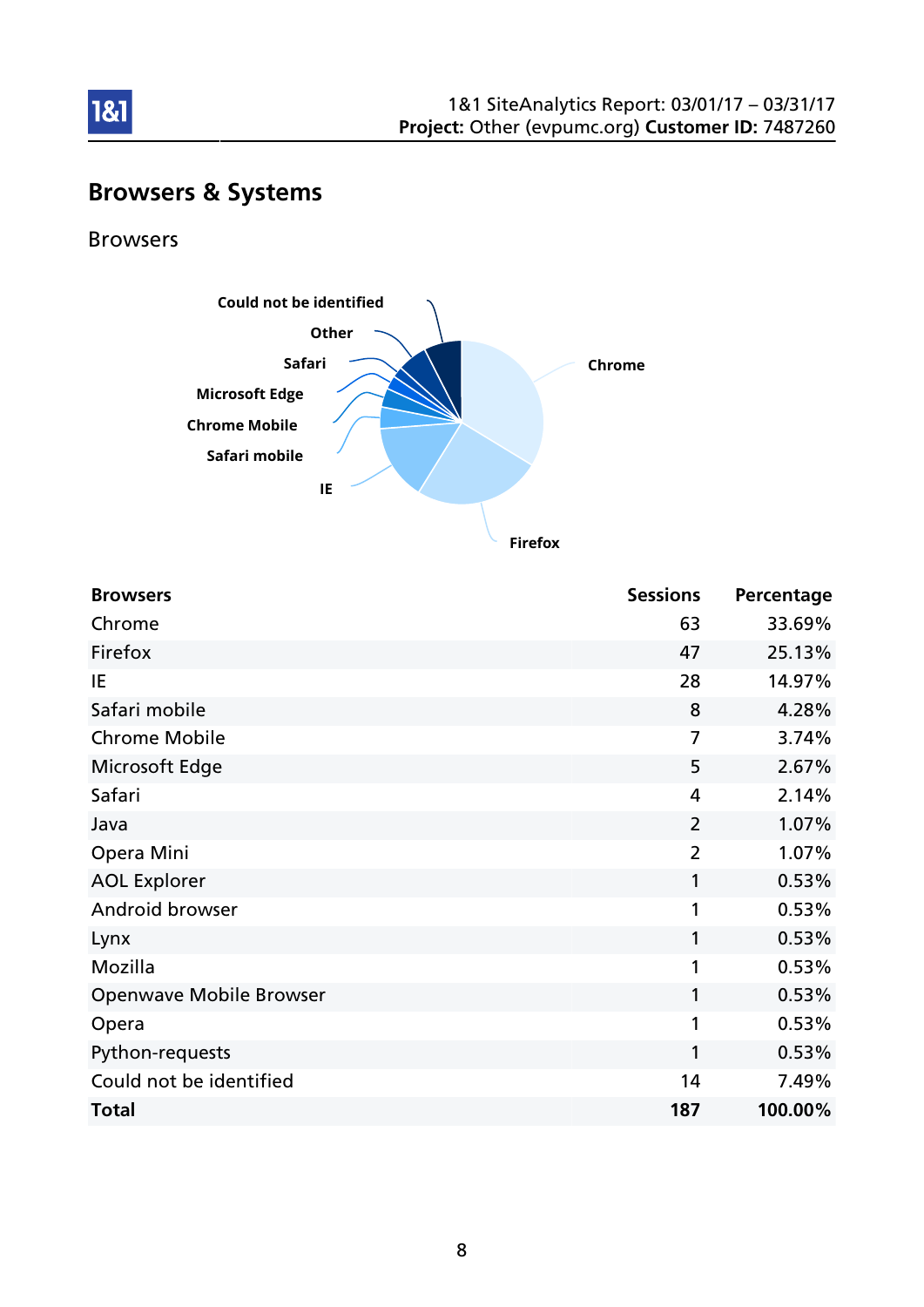

## Operating Systems



| <b>Operating Systems</b> | <b>Sessions</b> | Percentage |
|--------------------------|-----------------|------------|
| Windows                  | 125             | 66.84%     |
| Linux                    | 14              | 7.49%      |
| OS X                     | 10              | 5.35%      |
| iOS                      | 9               | 4.81%      |
| Android                  | 7               | 3.74%      |
| <b>JVM</b>               | $\overline{4}$  | 2.14%      |
| macOS                    | $\overline{2}$  | 1.07%      |
| Could not be identified  | 16              | 8.56%      |
| <b>Total</b>             | 187             | 100.00%    |

## Visitor Locations

| Countries             |                 |            |
|-----------------------|-----------------|------------|
| <b>Countries</b>      | <b>Sessions</b> | Percentage |
| <b>United States</b>  | 84              | 44.92%     |
| China                 | 10              | 5.35%      |
| Germany               | 10              | 5.35%      |
| Russia                | 8               | 4.28%      |
| Canada                | $\overline{4}$  | 2.14%      |
| France                | $\overline{4}$  | 2.14%      |
| <b>United Kingdom</b> | 4               | 2.14%      |
| India                 | $\overline{4}$  | 2.14%      |
| Malaysia              | 4               | 2.14%      |
| Philippines           | 4               | 2.14%      |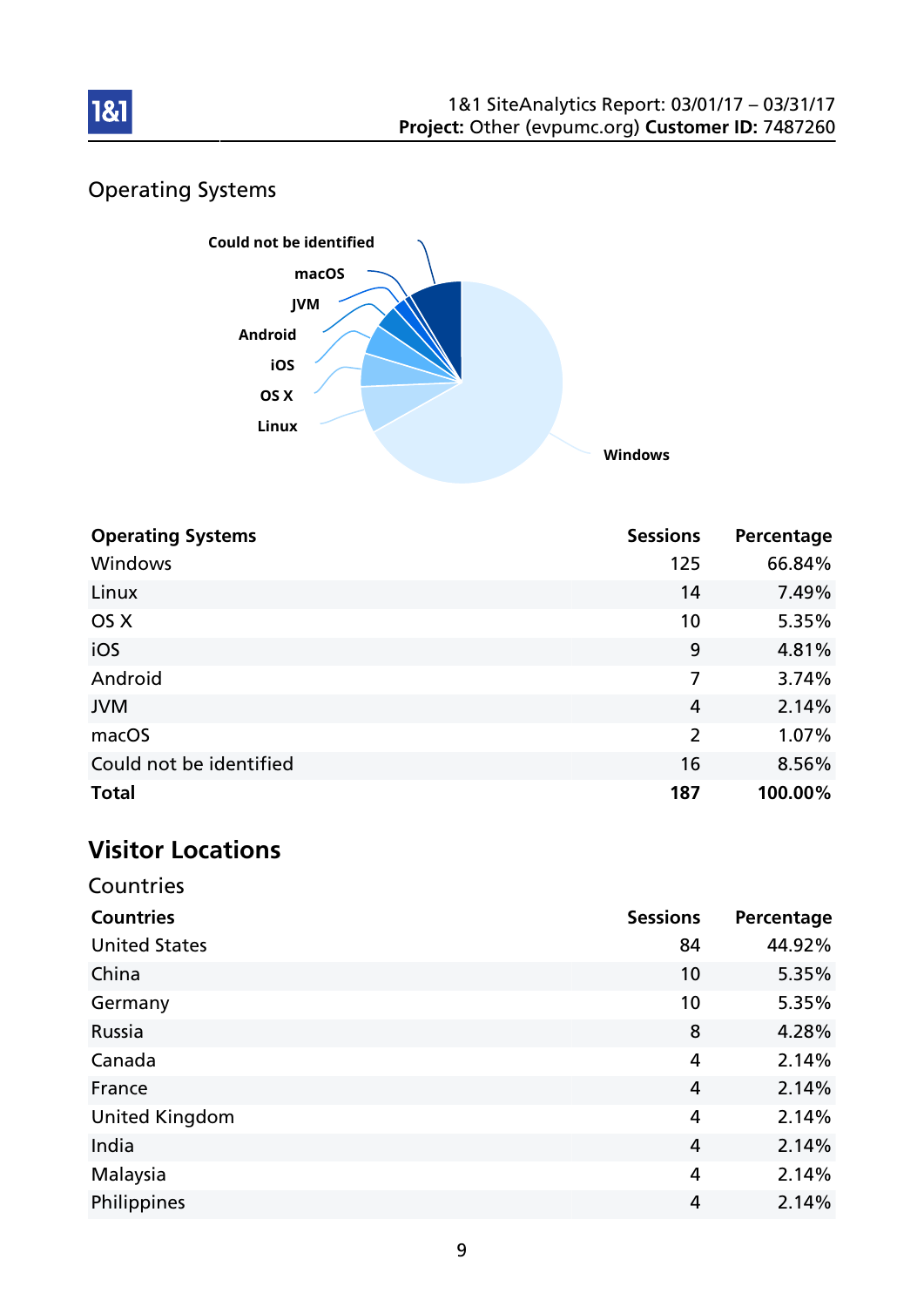| <b>Countries</b>            | <b>Sessions</b> | Percentage |
|-----------------------------|-----------------|------------|
| Romania                     | 4               | 2.14%      |
| <b>Ukraine</b>              | $\overline{4}$  | 2.14%      |
| Latvia                      | 3               | 1.60%      |
| Netherlands                 | 3               | 1.60%      |
| <b>Brazil</b>               | $\overline{2}$  | 1.07%      |
| Fiji                        | $\overline{2}$  | 1.07%      |
| Ireland                     | $\overline{2}$  | 1.07%      |
| Italy                       | $\overline{2}$  | 1.07%      |
| <b>United Arab Emirates</b> | 1               | 0.53%      |
| <b>Belgium</b>              | 1               | 0.53%      |
| Switzerland                 | 1               | 0.53%      |
| Spain                       | 1               | 0.53%      |
| Hong Kong                   | 1               | 0.53%      |
| Kenya                       | 1               | 0.53%      |
| South Korea                 | 1               | 0.53%      |
| Sri Lanka                   | 1               | 0.53%      |
| Pakistan                    | 1               | 0.53%      |
| Sweden                      | 1               | 0.53%      |
| Singapore                   | 1               | 0.53%      |
| Turkey                      | 1               | 0.53%      |
| Taiwan                      | 1               | 0.53%      |
| Tanzania                    | 1               | 0.53%      |
| South Africa                | 1               | 0.53%      |
| Could not be identified     | 14              | 7.49%      |
| <b>Total</b>                | 187             | 100.00%    |
| Continents                  |                 |            |

| <b>Continents</b>       | <b>Sessions</b> | Percentage |
|-------------------------|-----------------|------------|
| <b>North America</b>    | 88              | 47.06%     |
| Europe                  | 48              | 25.67%     |
| Asia                    | 30              | 16.04%     |
| Africa                  | 3               | 1.60%      |
| Oceania                 | 2               | 1.07%      |
| South America           | 2               | 1.07%      |
| Could not be identified | 14              | 7.49%      |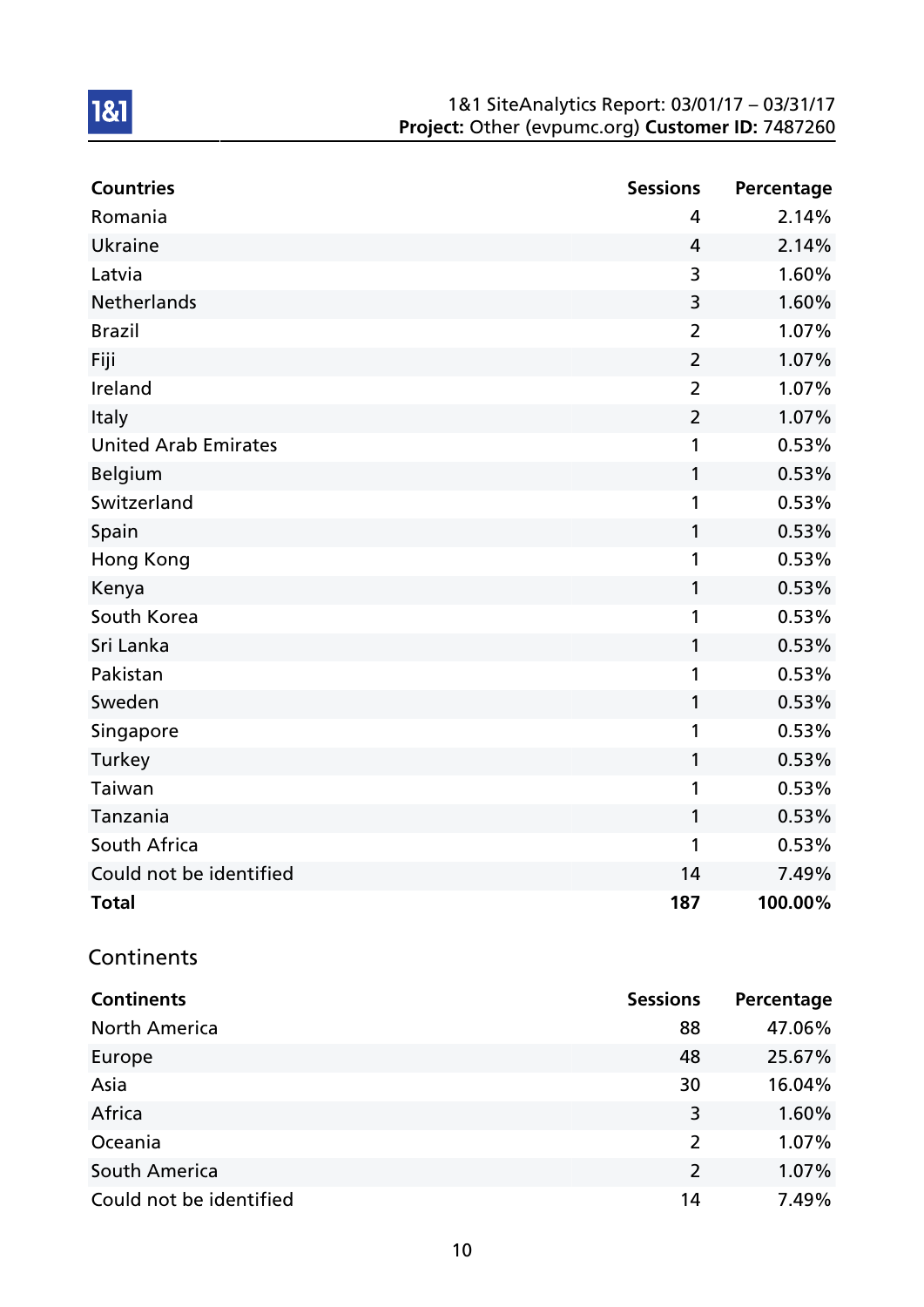

| <b>Continents</b> |     | Sessions Percentage |
|-------------------|-----|---------------------|
| <b>Total</b>      | 187 | 100.00%             |

### Information about the evaluations

### Visitors

1&1

This evaluation shows how many visitors accessed your website. Visitors are uniquely identified on the basis of the IP address and the browser ID. If a visitor goes to your website more than once a day, only one visitor is counted.

#### Sessions

This evaluation shows the number of sessions. A session starts when a visitor accesses your website and ends when he or she leaves it. A session ends automatically after 30 minutes without activity. If a visitor goes to your website more than once a day, multiple sessions are counted.

### Search Engine Robots

This evaluation shows which search engine robots have accessed the pages of your website. Search engine robots automatically search the content of websites in order to keep search engine entries up to date.

### Most Frequently Visited Pages

This evaluation shows which pages of your website were visited most often.

#### Keywords

This evaluations shows the keywords with which your website was most commonly found in search engines.

### Referring Pages

This evaluation shows the websites from which visitors were transferred to your website.

#### Browsers

This evaluation shows which browsers visitors used to access your website. This way, you know which browsers to optimize your website for, for example.

#### Operating Systems

This evaluation shows which operating systems visitors used to access your website. This way, you know which operating systems are most popular with your visitors, for example, and you can optimize your website for these operating systems.